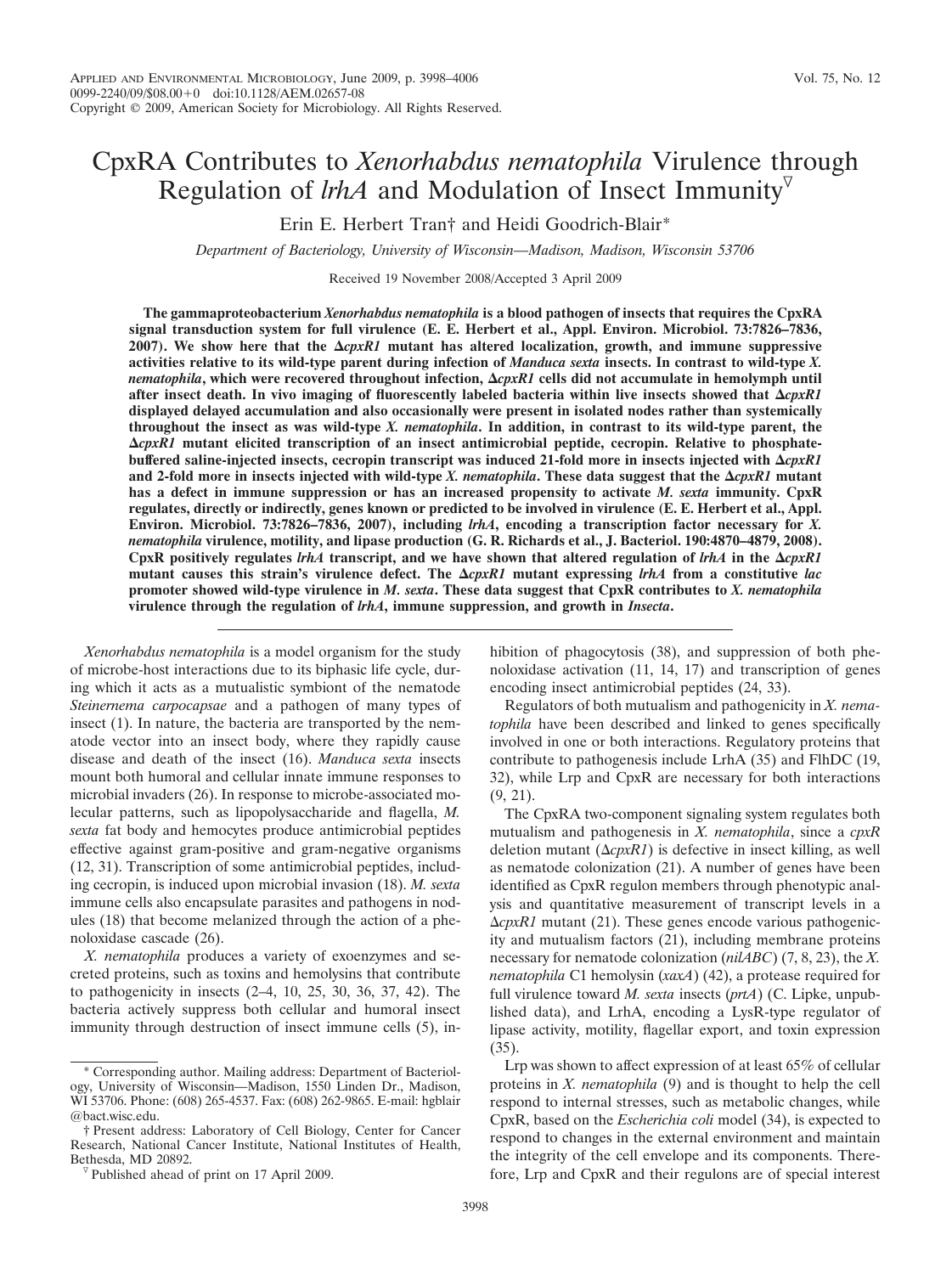| Strain or plasmid            | Description                                                                           | Source or reference                          |
|------------------------------|---------------------------------------------------------------------------------------|----------------------------------------------|
| <b>Strains</b>               |                                                                                       |                                              |
| X. nematophila strains       |                                                                                       |                                              |
| <b>HGB800</b>                | X. nematophila ATCC 19061, wild type                                                  | American Type Culture<br>Collection          |
| <b>HGB1227</b>               | HGB800 Tn7                                                                            | 21                                           |
| HGB1230                      | HGB800 $\Delta cpxR1$                                                                 | 21                                           |
| <b>HGB1231</b>               | HGB800 $\Delta cpxR1$ Tn7                                                             | 21                                           |
| <b>HGB1232</b>               | HGB800 ΔcpxR1 Tn7-cpxRA                                                               | 21                                           |
| <b>HGB1350</b>               | HGB800, recovered from dead insect hemolymph, single-colony isolate 1                 | This study                                   |
| <b>HGB1351</b>               | HGB800, recovered from dead insect hemolymph, single-colony isolate 2                 | This study                                   |
| HGB1352                      | HGB800, recovered from dead insect hemolymph, single-colony isolate 3                 | This study                                   |
| <b>HGB1353</b>               | HGB800, recovered from nematode vesicle, single-colony isolate 1                      | This study                                   |
| <b>HGB1354</b>               | HGB800, recovered from nematode vesicle, single-colony isolate 2                      | This study                                   |
| <b>HGB1355</b>               | HGB800, recovered from nematode vesicle, single-colony isolate 3                      | This study                                   |
| <b>HGB1356</b>               | HGB800 $\Delta cpxR1$ , recovered from dead insect hemolymph, single-colony isolate 1 | This study                                   |
| <b>HGB1357</b>               | HGB800 $\Delta cpxRI$ , recovered from dead insect hemolymph, single-colony isolate 2 | This study                                   |
| <b>HGB1358</b>               | HGB800 $\Delta cpxRI$ , recovered from dead insect hemolymph, single-colony isolate 3 | This study                                   |
| <b>HGB1359</b>               | HGB800 $\Delta cpxR1$ , recovered from nematode vesicle, single-colony isolate 1      | This study                                   |
| <b>HGB1360</b>               | HGB800 $\Delta cpxR1$ , recovered from nematode vesicle, single-colony isolate 2      | This study                                   |
| <b>HGB1361</b>               | HGB800 $\Delta cpxR1$ , recovered from nematode vesicle, single-colony isolate 3      | This study                                   |
| HGB1362                      | HGB800 Tn7- $P_{loc}$ -lrhA                                                           | This study                                   |
| HGB1363                      | HGB800 $\Delta cpxR1$ Tn7- $P_{lac}$ -lrhA                                            | This study                                   |
| S. enterica HGB298           | S. enterica serovar Typhimurium                                                       | D. Downs, University of<br>Wisconsin—Madison |
| E. coli $S17-1(\lambda pir)$ | Donor strain for conjugations                                                         | 40                                           |
| Plasmids                     |                                                                                       |                                              |
| pEVS107                      | Mini-Tn7 transposon vector                                                            | 29                                           |
| pVSV209                      | Source of constitutive $P_{lac}$ promoter                                             | 13                                           |
| $PEVS107-P_{lac}$            | $pEVS107 + P_{lac}$ promoter cloned in using AvrII and ApaI restriction sites         | This study                                   |
| $pEVS107-P_{loc}$ -lrhA      | $pEVS107/P_{lac}$ + promoterless <i>lrhA</i> gene cloned in using ApaI and NdeI sites | This study                                   |

TABLE 1. Bacterial strains and plasmids used in this study

due to their likely role in adaptation to diverse environments and nutritional conditions associated with transitions between animal hosts. Partially overlapping regulons comprised of genes linked to either virulence and/or mutualism have been associated with Lrp and CpxR, such as *mrxA*, encoding the *X. nematophila* type I pilin subunit protein, and *nilA*, *nilB*, *nilC*, and *lrhA* (7, 21, 35). Lrp and CpxR both positively regulate *lrhA* (35) and, consistent with this, both *lrp* and *cpxR* mutants display defects in motility and lipase activity similar to, though less severe than, *lrhA* mutants (9, 21).

To provide insights into how CpxR contributes to virulence and immune suppression functions of *X. nematophila*, specific aspects of the disease process were examined in insects injected with wild-type and  $\Delta cpxRI$  mutant strains.

# **MATERIALS AND METHODS**

**Bacterial strains and culture conditions.** Bacterial strains and plasmids used in the present study are listed in Table 1. All bacterial strains were grown in LB medium or LB agar (20 g liter<sup>-1</sup>) (28) plus  $0.1\%$  pyruvate and incubated in the dark at 30°C, unless specified otherwise. Antibiotics were used at the following concentrations: ampicillin (150  $\mu$ g ml<sup>-1</sup>), chloramphenicol (15  $\mu$ g ml<sup>-1</sup> for *X*. *nematophila* and 30  $\mu$ g ml<sup>-1</sup> for *E. coli*), kanamycin (50  $\mu$ g ml<sup>-1</sup>), and streptomycin (12.5  $\mu$ g ml<sup>-1</sup> for *X. nematophila* and 25  $\mu$ g ml<sup>-1</sup> for *E. coli*).

**Phenotypic assays.** *X. nematophila* overnight cultures from individual colonies picked from plates with LB medium plus ampicillin were used in phenotypic assays as previously described (21).

**Constitutive** *lrhA* **expression.** The constitutive *lac* promoter was PCR amplified out of pVSV209 (13) by using the primers EH196 (5-GCCTAGGAACAC CCCTTGTATTACTG-3) and EH197 (5-GCGGGCCCATGTATATCTCCTT TCTTAG-3) (the restriction enzyme sites are underlined).

The *lac* promoter fragment was cloned into pEVS107 (containing a mini-Tn*7* transposon) by using AvrII and ApaI restriction sites to create pEVS107/*Plac*. The *lrhA* gene (without its promoter region) was PCR amplified from HGB800 chromosomal DNA by using the primers EH218 (5'-GGGGGCCCATGATAA ATGCAAATCGTCAG-3) and EH219 (5-GGGGGCCCTTATTCGTCTATA TTTTCGG-3). The *lrhA* promoter fragment was cloned into pEVS107/*Plac* by using ApaI restriction sites to create pEVS107/*Plac*-*lrhA*. pEVS107/*Plac*-*lrhA* was mated into wild-type *X. nematophila* and the Δ*cpxR1* mutant. Clones were picked based on ampicillin and erythromycin resistance and sensitivity to kanamycin. Successful conjugation of the Tn*7* transposon was verified by PCR, and *lrhA* expression was monitored by quantitative PCR (qPCR) of stationary-phase cells.

**Insect assays.** All injections were performed on fourth- or fifth-instar *M. sexta* insects that had been reared from eggs as previously described (10). For mortality assessment, bacterial strains were grown overnight in the dark in LB medium, and  $\sim$  1,000 stationary-phase cells were injected. For assessment of bacterial growth in insects, overnight cultures were subcultured 1:100 and grown to an optical density of  $\sim 0.5$ , and then  $\sim 100$  log-phase cells were injected. At time points after injection, insects were kept briefly on ice, surface sterilized with 75% ethanol, and poked in the leg with a needle (Becton Dickinson, Franklin Lakes, NJ) to extract hemolymph. Hemolymph was then serially diluted in phosphate-buffered saline (PBS), plated on LB medium plus ampicillin, and grown overnight at 30°C. Colonies were counted to determine bacterial CFU/ $\mu$ l of insect hemolymph.

**In vivo imaging of infections.** *M. sexta* insects were treated as described above. At various time points after injection, 5 to 10 insects per experiment were visualized over time by using an IVIS Imaging System 200 (Xenogen Corp., Alameda, CA). Fluorescence was quantified by using Living Image software v2.6 (Xenogen).

**Cecropin transcript measurement.** *M. sexta* insects were treated as described above. At 9 and 16 h after the injection of  $\sim$  100 log-phase cells, the insects were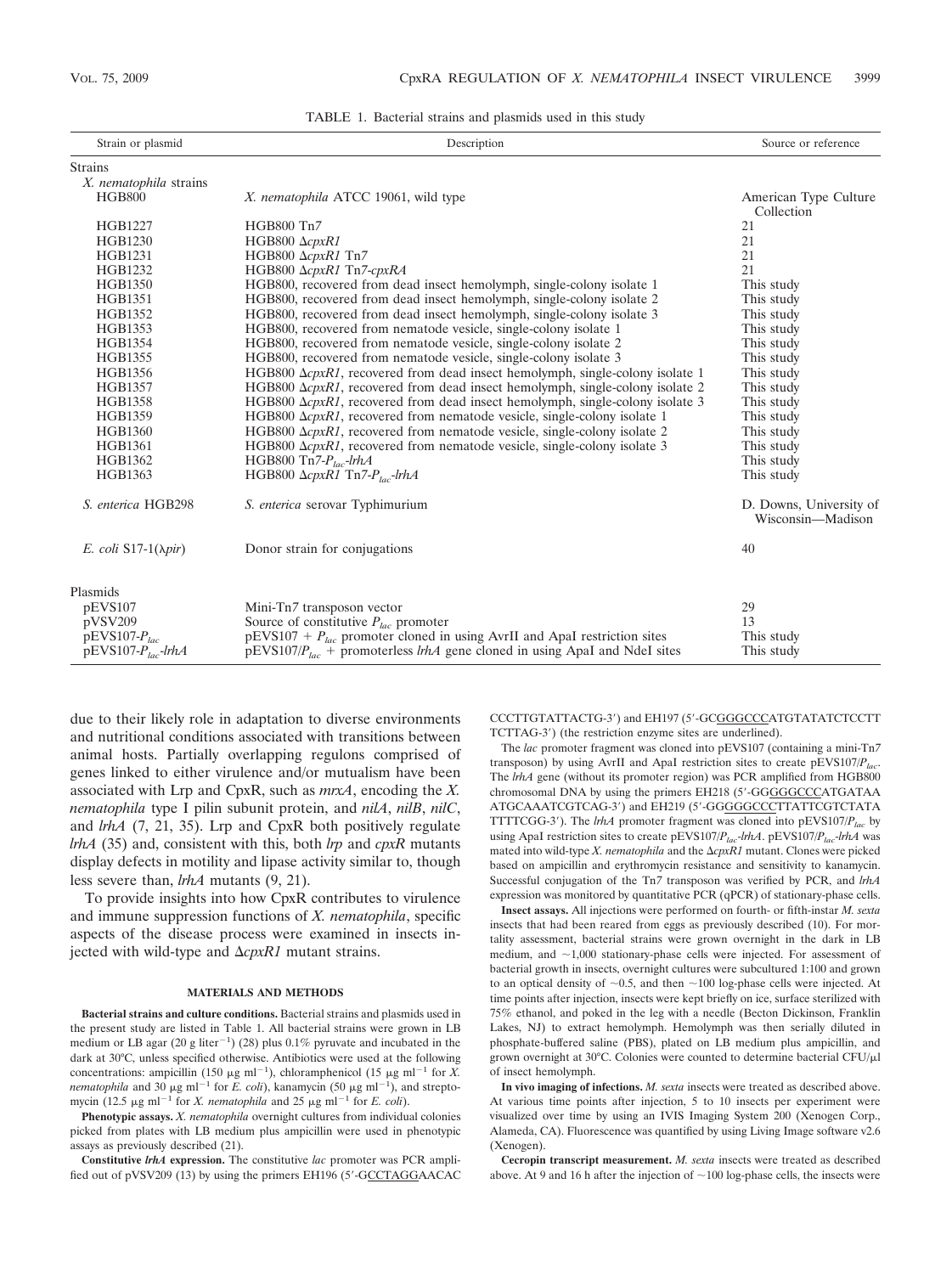frozen at  $-80^{\circ}$ C. Total insect RNA was extracted from the frozen insects as previously described (10). Total RNA was treated with DNase I enzyme to remove contaminating DNA, and the RNA was reverse transcribed into cDNA by using avian myeloblastosis virus reverse transcriptase (Promega, Madison, WI) as described previously. Cecropin transcript level was quantified by using qPCR as described previously (10).

## **RESULTS**

**Accumulation of suppressor mutations does not account for** partial virulence and nematode colonization of the  $\Delta c$ *pxR1* **mutant.** The virulence defect of a  $\Delta cpxRI$  mutant is variable and, in some cases, although delayed relative to the wild type, the  $\Delta c$ *pxR1* mutant can kill up to an average of 75% of insects by 96 h (21). Also, on average, only  $\sim$  50% of nematodes grown on the  $\Delta cpxRI$  mutant are successfully colonized (22a), resulting in a lower average CFU/infective juvenile than that of wild-type *X. nematophila* (21). A possible explanation for both of these phenotypes is the presence and selection within the animal host environments of *X. nematophila* mutations that suppress the  $\Delta cpxRI$  defect. To test this idea, we isolated bacteria from insects and nematodes successfully killed or colonized by the  $\Delta cpxR1$  mutant. If these strains represent suppressors of the  $\Delta cpxRI$  mutant-host interaction defects, then they should display wild-type phenotypes when reintroduced into their hosts. We confirmed, through PCR amplification of the *cpxR* gene locus in single colonies of these insect-recovered (IR) and nematode-recovered (NR)  $\Delta cpxRI$  mutant strains, that the *cpxR* deletion was retained during passage through animals.  $\Delta cpxRI$ -IR and  $\Delta cpxRI$ -NR strains were assayed for their ability to kill insects and colonize nematodes (Fig. 1).

When injected into insects, wild-type cells took an average of  $23 \pm 2$  h to kill 50% of the insects injected (LT<sub>50</sub>), while the  $\Delta cpxRI$  mutant took longer, as expected, with an average  $\text{LT}_{50}$ of 34 h  $\pm$  0 h (Fig. 1A). Single-colony WT-IR and  $\Delta cpxR1$ -IR isolates recovered from the hemolymph of dead insects were not significantly different from their respective counterparts cultured directly from frozen stocks: three single WT-IR colonies had an average  $LT_{50}$  of 21 h  $\pm$  1 h, while  $\Delta cpxRI$ -IR colonies had an average  $LT_{50}$  of 35 h  $\pm$  1 h. Cells recovered from nematodes colonized with the WT-NR and  $\Delta cpxRI$ -NR strains had  $LT_{50}$  values not significantly different from their parent strains (Fig. 1A), indicating that a single passage through the vector nematode host does not select for increased rate of killing. Similarly, bacteria recovered from dead insects did not show a significant increase in nematode colonization compared to wild-type *X. nematophila* (Fig. 1B).

When bacterial cells isolated from colonized nematodes were used to colonize new nematodes, the WT-NR strain had an average colonization level of 110% that of wild-type cells, while the  $\Delta cpxR1$ -NR strain showed a colonization level of 54% that of wild-type cells, a level significantly different from those of wild-type and WT-NR strains  $(P < 0.05)$  but not significantly different from that of the parent  $\Delta c$ *pxR1* strain (Fig. 1B).

The  $\Delta c$ *pxR1* mutant is defective in insect humoral immune suppression. We hypothesized that the  $\Delta cpxR1$  delay in insect killing compared to wild-type cells may be due to a reduced ability of the -*cpxR1* mutant to suppress *M. sexta* immunity. To test this, we measured transcript levels of an *M. sexta* gene encoding an antimicrobial peptide, cecropin, which is induced



FIG. 1. Partial virulence and nematode colonization of a  $\Delta c p x R1$ mutant are not caused by accumulation of suppressor mutations. Wildtype (WT) or  $\Delta cpxRI$  bacteria isolated from hemolymph of dead insects or from colonized nematodes were used to inject new insects (A) and colonize new nematodes (B). Averages for three colony isolates from two or more experiments are shown. The letters a and b indicate values that are significantly different.

upon bacterial infection (18). A recent study revealed that *X. nematophila* can suppress cecropin transcript as early as 4 h after injection, and this suppression is maintained up to 10 h after injection (the last time point measured in the study) (24, 33). We measured the cecropin transcript in *M. sexta* RNA isolated at 9 and 16 h after injection of  $\sim$ 100 log-phase CFU of wild-type or  $\Delta cpxRI$  mutant strains carrying an empty Tn7 transposon (WT Tn7 and Δ*cpxR1* Tn7, respectively), Δ*cpxR1* mutant expressing the *cpxRA* operon in *trans* ( $\Delta$ *cpxR1* Tn7*cpxRA*), *Salmonella enterica* serovar Typhimurium, or PBS. At 9 h postinjection, insects injected with  $\Delta c$ *pxR1* Tn7 showed cecropin transcript levels not significantly different from those of insects injected with WT Tn*7* (data not shown). However, at 16 h postinjection, insects injected with  $\Delta c$ *pxR1* Tn7 induced cecropin transcript an average of 21-fold more than did PBSinjected insects, a level significantly greater than that in insects injected with WT Tn*7* (twofold that of PBS-injected insects)  $(P < 0.05)$  (Fig. 2A). Insects injected with  $\Delta c p x R1$  Tn7-*cpxRA* had cecropin transcript levels 0.5-fold that of PBS-injected insects, a level not significantly different from insects injected with WT Tn*7* (Fig. 2A), indicating that the induction of cecropin transcript observed in  $\Delta cpxRI$  mutant-injected insects is due to the *cpxR* mutation.

In contrast to previous experiments in our laboratory, *S. enterica* did not induce an average cecropin transcript significantly greater than that induced in insects injected with PBS (Fig. 2A). The reason for this lack of induction is not clear but may reflect insect variability in immune responses. In agree-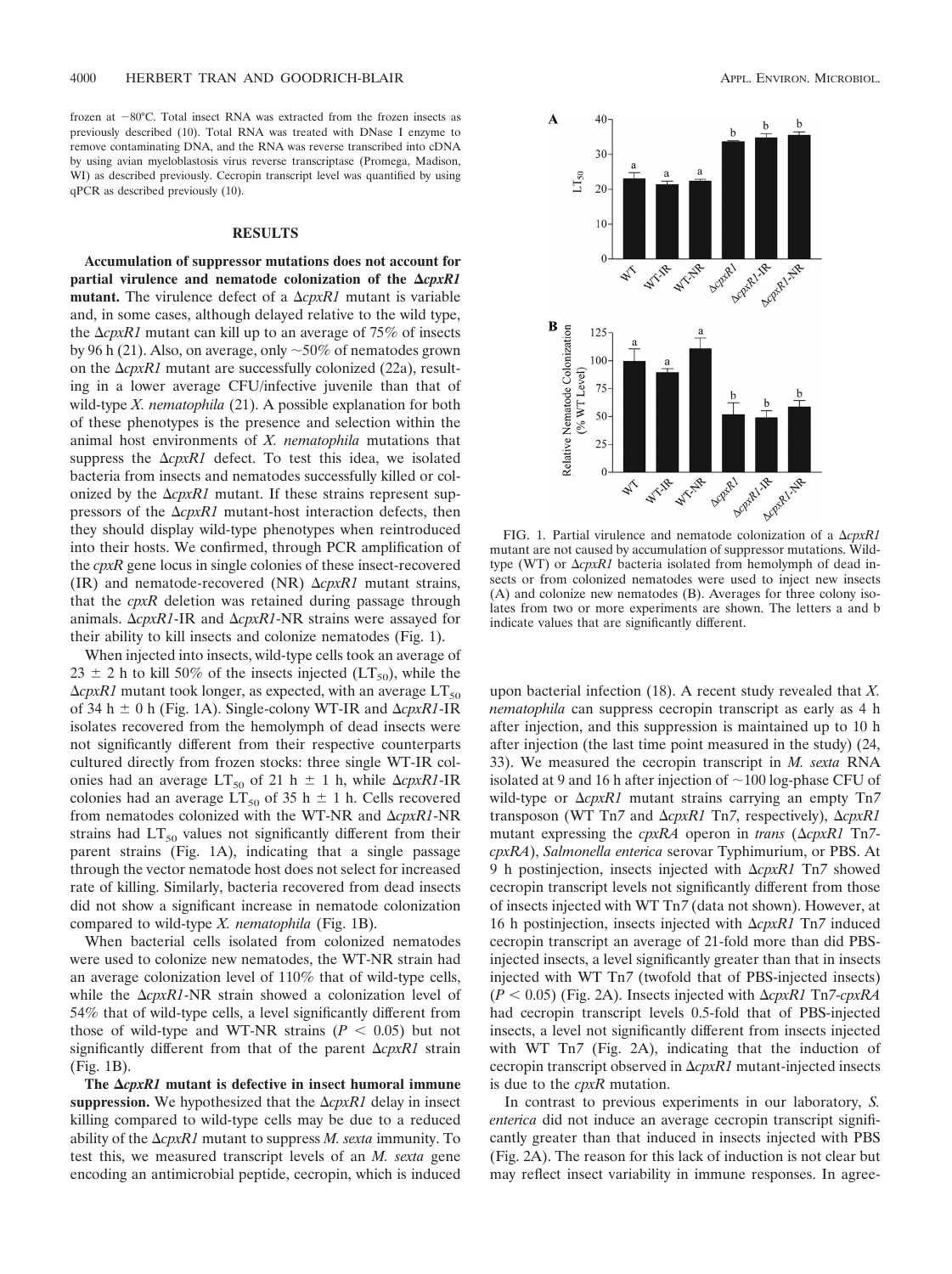

FIG. 2. A ΔcpxR1 mutant fails to suppress *M. sexta* cecropin transcript. (A) Average cecropin transcript levels in *M. sexta* insects relative to that in insects injected with PBS is shown. Insects were injected with WT Tn7, ΔcpxR1 Tn7, and ΔcpxR1 Tn7-cpxRA X. nematophila strains; *S. enterica* serovar Typhimurium; or PBS. Total RNA was isolated from three to five insects per bacterial strain 16 h after injection, and RNA from insects injected with the same bacterial strain was pooled. Values are averages of two experiments. (B) Cecropin induction for individual insects is shown relative to insects injected with PBS. Each point represents RNA transcript from one insect. Letters (a, b, and c) indicate values that are significantly different from each other  $(P < 0.05)$ . WT, wild type.

ment with this hypothesis, variability was observed among individual insects injected within each treatment group (Fig. 2B). However, each of the insects injected with  $\Delta c$ *pxR1* Tn7 had higher levels of cecropin transcript than any of the insects injected with WT Tn7 or Δ*cpxR1* Tn7-*cpxRA*. Three of five insects injected with *S. enterica* expressed cecropin levels higher than any of the insects injected with wild-type *X. nematophila* (the expected phenotype) and displayed cecropin transcript at levels similar to previously reported levels of 13- to 16-fold compared to PBS-injected insects (9). The other two insects, however, showed cecropin levels similar to that of wild-type *X. nematophila-*injected insects (Fig. 2B). Therefore, increased variability in cecropin transcript levels among insects injected with bacterial strains in the present study, relative to previous studies, may be a contributing factor in the lack of significant induction of cecropin transcript by *S. enterica* injection measured from pooled insects in the experiments presented here.

**Systemic infection by**  $\Delta c p x R1$  **mutant is delayed.** The -*cpxR1* mutant is slower to kill *M. sexta* insects upon injection,



FIG. 3. Systemic  $\Delta cpxR1$  mutant growth is delayed. (A) Bacteria were recovered from insect hemolymph after injection of WT Tn*7* (squares), -*cpxR1* Tn*7* (circles), or -*cpxR1* Tn*7*-*cpxRA* (triangles) strains. The percent survival of injected insects is measured on the left *y* axis with data points designated by open symbols and dashed lines. Bacterial CFU counts per  $\mu$ l of hemolymph are measured on the right axis with data points designated by closed symbols and solid lines. The averages from three experiments are shown. Error bars indicate the standard error. (B) Columns indicate fluorescence emitted by insects injected with GFP-labeled wild-type  $(\equiv)$  or  $\Delta cpxRI$   $(\square)$  *X. nematophila*, *S. enterica* serovar Typhimurium (...), or PBS (...) quantified over time by efficiency (radiance of the subject/illumination intensity) and is measured on the right *y* axis. A survival curve showing the percent insect survival over time after injection of wild-type  $(\blacksquare)$  or  $\Delta cpxRI$  ( $\spadesuit$ ) *X. nematophila* is shown on the left *y* axis.

taking longer than wild-type *X. nematophila* to kill 50% of the insects injected  $(23 \text{ h}$  for wild type versus 34 h for the  $\Delta cpxRI$ mutant). In addition, the  $\Delta cpxRI$  mutant displays an increased lag phase when grown in either LB culture or hemolymph (21). Therefore, it is possible that the delay in  $\Delta cpxR1$  mutant killing is caused by a growth defect within insects. To test this, *M. sexta* insects were injected with  $\sim$ 100 log-phase cells of WT Tn7, -*cpxR1* Tn*7*, or -*cpxR1* Tn*7*-*cpxRA X. nematophila* strains. At various time points after injection, insects were bled, and the resulting hemolymph was dilution plated to determine the bacterial CFU per  $\mu$ l of hemolymph. In this experiment, the -*cpxR1* Tn*7* strain showed the expected delay in insect killing, and killed fewer insects overall than the WT Tn*7* strain (Fig. 3A). The WT Tn7,  $\Delta cpxRI$  Tn7, and  $\Delta cpxRI$  Tn7-*cpxRA* strains were all recovered at levels of between 1 and 16 cells/ $\mu$ l hemolymph at 6 h postinjection. However, while the recoverable CFU of WT Tn7 and  $\Delta cpxR1$  Tn7- $cpxRA$  steadily increased in number over the course of the experiment (Fig. 3A), -*cpxR1* Tn*7* cells were not recovered from hemolymph at 10 and 16 h after injection. By 24 h postinjection, as some  $\Delta c$ *pxR1* Tn*7*-infected insects were beginning to die, Δ*cpxR1* Tn7 cells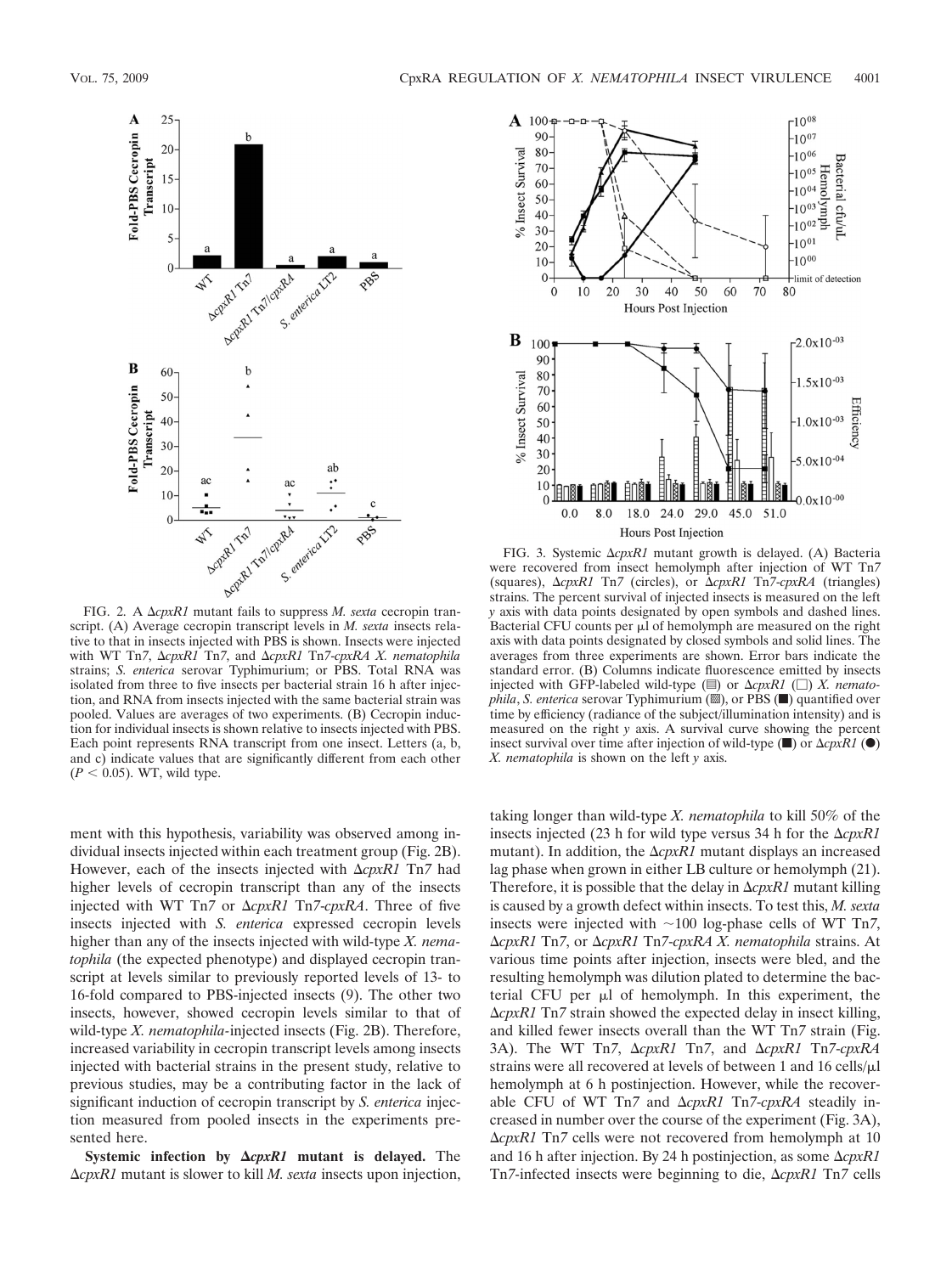

FIG. 4. A  $\Delta cpxR1$  mutant has altered growth within insects. Fluorescence images taken of live and dead (indicated by an asterisk) insects infected with GFP-expressing wild-type or -*cpxR1 X. nematophila*, *S. enterica* serovar Typhimurium, or PBS were taken using GFP-appropriate excitation and emission filters. Color differences correspond to various levels of emitted fluorescence. A color spectrum with corresponding fluorescence levels is shown on the right. The efficiency is calculated as the radiance of the subject divided by the illumination intensity. White boxes indicate images that were not taken for a particular time point. One (S. *enterica* or PBS) or three (wild-type or  $\Delta cpxR1$  X. *nematophila*) representative insects per strain are shown. Average percent insect survival for each strain is indicated at each time point. The data represent the averages of four experiments.

were recovered at levels similar to that of the 6-h time point. After 24 h, the number of  $\Delta cpxRI$  Tn7 cells recovered from insect hemolymph was equal to that of the WT Tn*7* strain (close to  $10^6$  CFU/ $\mu$ l of hemolymph) (Fig. 3A). The numbers of -*cpxR1* Tn*7*-*cpxRA* cells recovered from hemolymph matched or exceeded those of WT Tn*7* cells at all time points examined (Fig. 3A).

Although  $\Delta cpxRI$  cells are not recoverable from insect hemolymph at early time points postinfection, it is possible that they are present in numbers equal to those of the wild type but are localized within a body cavity or adhering to insect tissue rather than in hemolymph. In agreement with this hypothesis, some insects injected with the  $\Delta cpxRI$  Tn7 strain began to die at the same time that  $\Delta cpxRI$  Tn7 cells were again recovered from hemolymph, suggesting that these cells were present and causing illness within the insect even though they were not recovered from hemolymph samples.

Due to the relative transparency of the *M. sexta* cuticle, it was possible to use in vivo imaging system (IVIS) technology (6) to visualize green fluorescent protein (GFP)-expressing *X.*

*nematophila* in live insects during infection (Fig. 4). Approximately 100 CFU of GFP-expressing wild type or Δ*cpxR1* mutant *X. nematophila* were injected, and increasing fluorescence (corresponding to bacterial growth) inside infected insects was quantified over time (Fig. 3B). Occasionally, insects injected with either wild-type or  $\Delta cpxR1$  X. nematophila died before fluorescence was detectable by the IVIS, confirming that insect death can result from the action of cytolysins or toxins produced by *X. nematophila* and not bacterial load (39, 43) (Fig. 4). In these experiments, 32 of 37 insects injected with wildtype *X. nematophila* died by the end of the experiment. Within this group of 32 insects, death occurred before detectable fluorescence in at least 8 insects (25%) (Fig. 4, see the 35-h time point). In 21 insects (66%), the time point at which death was scored was concurrent with observed fluorescence (although the relative timing of the appearance of fluorescence and death in these insects is not known) (Fig. 4, see the 29-h time point). Three insects (9%) showed detectable fluorescence before death (Fig. 4, see 22- to 25-h time point).

As expected, insects injected with the nonpathogen *S. en-*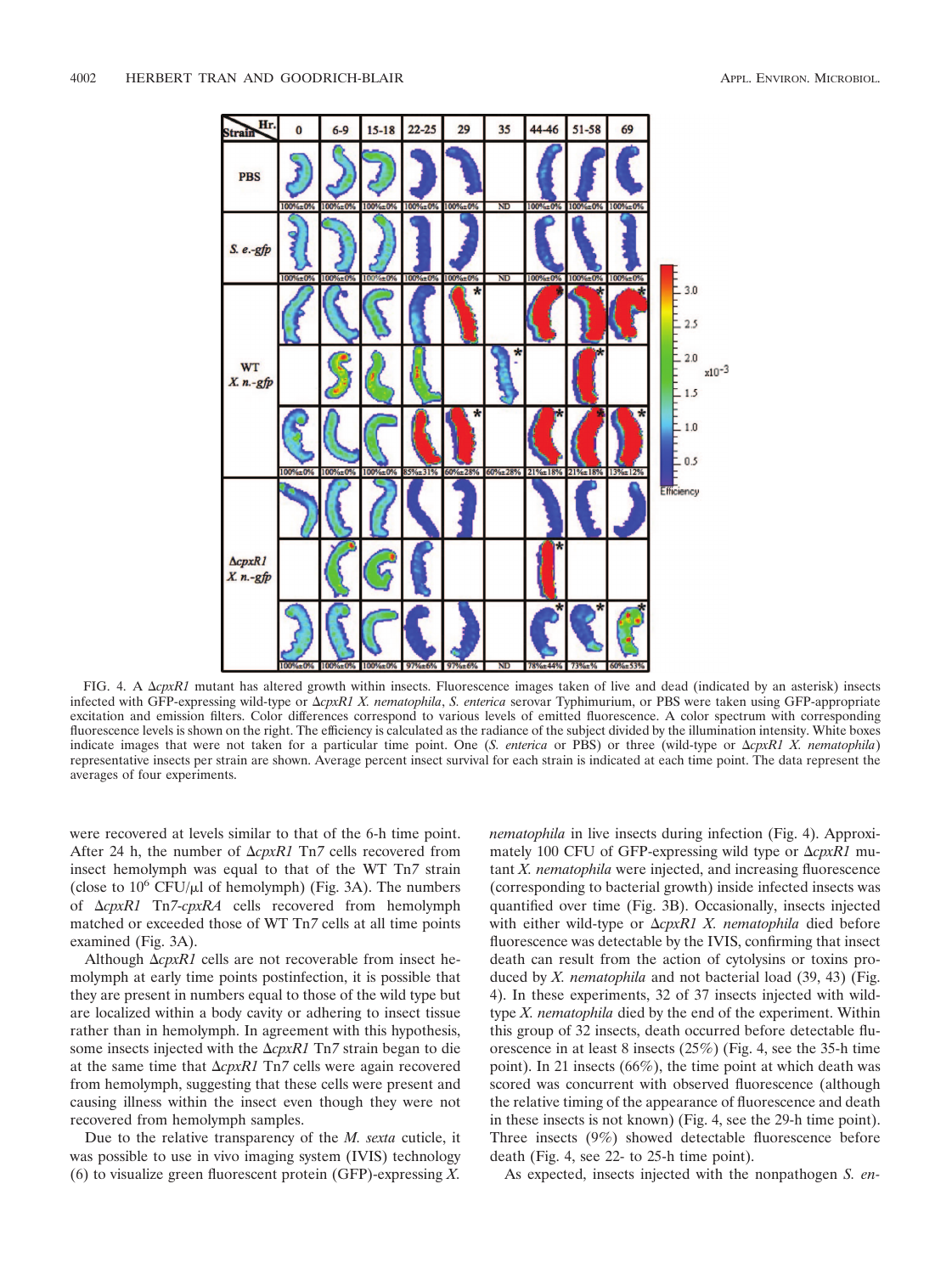

FIG. 5. Δ*cpxR1* mutant cells form aggregates. Δ*cpxR1* mutant cells grown in liquid culture under static (A) or shaking (B) cultures are shown.

*terica* serovar Typhimurium did not die by the end of the experiment, and fluorescence of these insects was never detected above the level of insects injected with PBS (Fig. 3B and 4). When insects were injected with GFP-expressing wild-type *X. nematophila*, fluorescence greater than that of insects injected with PBS was detected an average of 24 h postinjection (Fig. 3B and 4). However, in  $\Delta cpxRI$  mutant-injected insects, those that eventually showed fluorescence above that of PBSinjected insects had an average time to fluorescence of 45 h postinjection (Fig. 3B and 4), a finding in agreement with both the previously reported  $LT_{50}$ s of these strains (21), and the time at which bacterial levels above  $1,000$  CFU/ $\mu$ l of hemolymph were recovered from insect hemolymph (Fig. 3A). Insects that survived wild-type or  $\Delta c$ *pxR1* infection did not show fluorescence greater than that of PBS-injected insects during the experiment, suggesting that bacteria are not able to grow within these insects (Fig. 4). Interestingly, two of six insects that died after the injection of  $\Delta c$ *pxR1* cells showed focal points of fluorescence within the dead insects (see, for example, the 69-h time point in Fig. 4), indicating a lack of systemic infection, perhaps due to aggregation or lack of motility of the -*cpxR1* cells in these insects. At later time points, at least one of these insects showed fluorescence corresponding to systemic -*cpxR1* mutant growth within the entire insect. In agreement with the idea that the  $\Delta cpxR1$  mutant can form aggregates in insects, the  $\Delta cpxRI$  mutant forms aggregates in vitro under certain growth conditions (Fig. 5). In static liquid culture left overnight at room temperature, the  $\Delta cpxRI$  mutant formed small and large aggregates of cells (Fig. 5A), whereas wild-type *X. nematophila* did not. In addition, in shaking liquid culture grown for 24 to 48 h at 30 $^{\circ}$ C, the  $\Delta cpxR1$  mutant formed substantial aggregates of cells on glass test tubes at the liquidair interface (Fig. 5B).

**CpxR-dependent expression of** *lrhA* **is necessary for** *X. nematophila* **virulence.** *lrhA*, a regulator of lipase and motility in *X. nematophila*, is necessary for virulence toward *M. sexta* insects (35). A  $\Delta cpxRI$  mutant displays reduced levels of *lrhA* tran-



FIG. 6. Constitutive *lrhA* expression restores virulence, but not motility or lipase production, to a  $\Delta cpxRI$  mutant. *lrhA* was constitutively expressed in wild-type (WT) and  $\Delta cpxR1$  X. nematophila. (A) Strains were analyzed for relative *lrhA* transcript level in stationary-phase cells. The data represent averages of three replicate cultures. (B) The percent insect mortality in *M. sexta* insects was determined. The data represent the average values from two experiments, where 10 insects were injected per strain, per experiment. (C) Motility and lipase phenotypes are shown. For all figures, different letters indicate values that are significantly different from each other  $(P < 0.05)$ .

script, indicating that CpxR positively regulates this gene (21). The  $\Delta cpxR1$  mutant also shows decreased motility and lipase production compared to wild-type cells (21), an effect potentially due to the subsequent decrease in positive regulation of flagellar genes and lipase production by LrhA (35).

To determine whether the lack of CpxR-dependent expression of  $l$ *rhA* causes the virulence defect of a  $\Delta$ *cpxR1* mutant, *lrhA* was ectopically expressed from a constitutive promoter in the -*cpxR1* Tn*7-Plac*-*lrhA* strain. *lrhA* transcript levels in strains carrying Tn*7-Plac*-*lrhA* were CpxR independent, as measured by qPCR (Fig. 6A). Δ*cpxR1* Tn7-*P<sub>lac</sub>-lrhA* had at least fourfold higher levels of *lrhA* transcript than did wild-type *X. nemato-*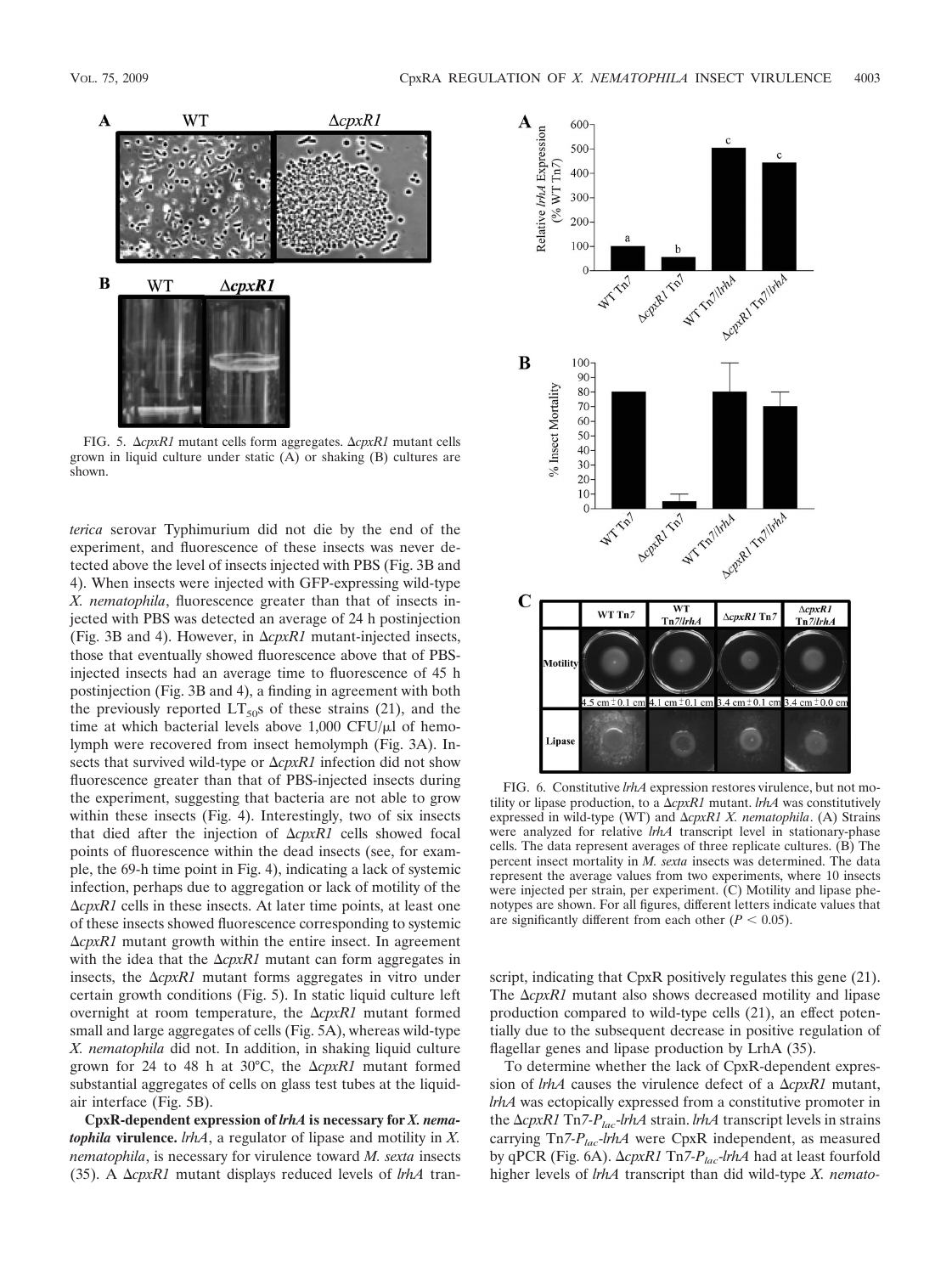*phila* compared to the  $\Delta cpxR1$  mutant, which expressed half the levels of *lrhA* transcript compared to the wild type (Fig. 6A). Wild-type *X. nematophila* carrying the Tn7-P<sub>lac</sub>-lrhA strain exhibited fivefold higher levels of *lrhA* transcript relative to the wild-type strain lacking Tn*7-Plac*-*lrhA*.

When  $\sim$ 1,000 stationary-phase *X. nematophila* cells were injected into fourth- or fifth-instar *M. sexta* larvae, the WT Tn*7* strain killed 80%  $\pm$  0% of the insects by 96 h postinjection (Fig. 6B). As expected, the  $\Delta cpxRI$  Tn7 strain killed only 5%  $\pm$ 5% of the insects injected by 96 h after injection, a difference significantly different from that of the WT Tn<sub>7</sub> strain ( $P$  < 0.01). The WT Tn7- $P_{lac}$ -*lrhA* strain killed 80%  $\pm$  20% of insects, while the  $\Delta cpxRI$  Tn7- $P_{lac}$ -*lrhA* strain killed 70%  $\pm$  10% of insects injected by 96 h after injection, differences not statistically different from the findings observed for the WT Tn*7* strain (Fig. 6B).

Constitutive expression of *lrhA* did not rescue the motility defect of the  $\Delta cpxR1$  mutant and in fact caused reduced motility of wild-type cells (Fig. 6C): wild type with or without Tn7- $P_{lac}$ -*lrhA* showed zones of migration of 4.1  $\pm$  0.1 cm or 4.5  $\pm$  0.1 cm, respectively ( $P < 0.05$ ). Zones of migration for the  $\Delta cpxRI$  mutant with or without Tn7- $P_{lac}$ -*lrhA* were 3.4  $\pm$ 0.0 cm or 3.4  $\pm$  0.1 cm, respectively, values that were significantly different from the WT Tn7 strain  $(P < 0.001)$  but not significantly different from each other (Fig. 6C). The lipase activity defect of the  $\Delta cpxRI$  strain also was not rescued by constitutive expression of *lrhA*, as determined by a qualitative plate assay (Fig. 6C).

# **DISCUSSION**

In *X. nematophila*, deleting *cpxR* results in reduced virulence toward an insect host, *M. sexta* (21). In the present study, we sought to elucidate the role of CpxR as a regulator of *X. nematophila* virulence through observation of Δ*cpxR1* mutant behavior and growth in *Insecta* and by characterizing the contribution of one specific CpxR regulon member, *lrhA*, to the -*cpxR1* mutant virulence defect.

A  $ΔcpxR1$  mutant showed delayed reproduction in *M. sexta*, as monitored by cell counts in hemolymph (Fig. 3A) and fluorescence in whole insects (Fig. 3B and 4). Possible explanations for this delayed reproduction are that, relative to the wild type, the  $\Delta cpxRI$  mutant does not adapt its metabolism as quickly to the nutrients available in hemolymph, is more sensitive to insect antimicrobial activities, or is more prone to clearance from the hemolymph and sequestration in tissues or nodules. These possibilities are not mutually exclusive. Indeed, the  $\Delta cpxRI$  mutant displays a prolonged lag phase during in vitro growth in hemolymph (21), a finding consistent with the idea that it is defective in adapting to this nutrient source. However,  $\Delta cpxRI$  cell numbers in insect hemolymph fall below the level of detection at early time points postinfection, while wild-type cells exhibit consistent and exponential increase in cell number. This observation suggests that  $\Delta c$ *pxR1* mutants are being killed or removed from the hemolymph to an alternate location. The fact that the  $\Delta cpxR1$  mutant is not detectable in whole insects using in vivo fluorescence might suggest a killing mechanism. However, we have not ruled out the possibility that  $\Delta cpxRI$  cells are present in hemolymph or tissues at numbers below our level of detection. This is a likely

possibility due to the fact that some  $\Delta cpxR1$  mutant-injected insects begin to die at the same time that  $\Delta c p x R l$  cells are again recoverable from insect hemolymph (Fig. 3A), suggesting that cells are present and causing disease even though they are not detectable in hemolymph by our assay.

Expression of *M. sexta* cecropin is transcriptionally induced in response to microbial infection (18) but can be suppressed by *X. nematophila* (24, 33). Previously, suppression had been observed at 9 h postinjection with wild-type *X. nematophila*, and at this time point no significant difference in cecropin transcript was detected in insects injected with WT Tn*7* or -*cpxR1* Tn*7 X. nematophila*. However, at 16 h after injection, insects infected with the  $\Delta cpxR1$  mutant show significantly higher levels of cecropin transcript than insects infected with wild-type *X. nematophila* (Fig. 2). The differences in Δ*cpxR1* immune-suppression phenotypes at these two time points could be explained if cecropin expressed at 9 and 16 h postinjection is induced by distinct signal transduction cascades, and the  $\Delta c$ *pxR1* mutant is defective only in suppression of the 16-h induction pathway. Regardless, our data indicate  $\Delta c p x R1$  cells either have a defect in suppressing cecropin induction or increased immunogenicity. The 16-h time point coincides with an absence of detectable  $\Delta c$ *pxR1* cells in the hemolymph (Fig. 3A), suggesting that *X. nematophila* may need to be present in the hemolymph to effectively suppress antimicrobial peptide induction. For example, *X. nematophila* mechanisms of cecropin suppression could include the destruction of insect blood cells involved in microbial detection and response. In turn, the  $\Delta cpxRI$  mutant may be more immunogenic than wild-type *X. nematophila* due to altered regulation of the cell envelope and its components, such as lipopolysaccharide, a known inducer of insect antimicrobial peptides (12). Such immunogenicity could conceivably counteract any suppressive factors.

In two dead  $\Delta c$ *pxR1* mutant-infected insects, distinct points of fluorescence were observed rather than the systemic fluorescence seen in insects killed by wild-type *X. nematophila*. In vitro, Δ*cpxR1* cells left in static culture at room temperature overnight are clumped together in large aggregates (Fig. 5). This raises the intriguing possibility that these same cell clusters are formed during  $\Delta c p x R1$  mutant infection in insects. A model derived from these data is that a portion of  $\Delta c p x R1$ mutant cells may be able to adhere to insect surfaces early in infection and form aggregates that increase its resistance to the enhanced cecropin response it has elicited. These cells may then be able to cause infection and death of the insect, albeit delayed in comparison to wild-type *X. nematophila* infection.

The CpxR response regulator is expected to respond to environmental signals and regulate appropriate adaptive gene expression. In *X. nematophila* CpxR appears to be involved in responding to both the nematode and insect environments, since it is responsible for the induction of distinct genes necessary for establishing interactions with each of these hosts. We have shown that the insect virulence defect previously ascribed to the  $\Delta cpxRI$  mutant is caused, at least in part, by the decrease in *lrhA* transcript in this mutant (Fig. 6), since constitutive expression of  $l$ rh $A$  in  $\Delta$ *cpxR1* rescued the virulence defect (Fig. 6B), measured by insect mortality and  $LT_{50}$ . -*cpxR1* defects in insect immune suppression are unlikely to be caused by the decrease in *lrhA* expression, since an *lrhA* mutant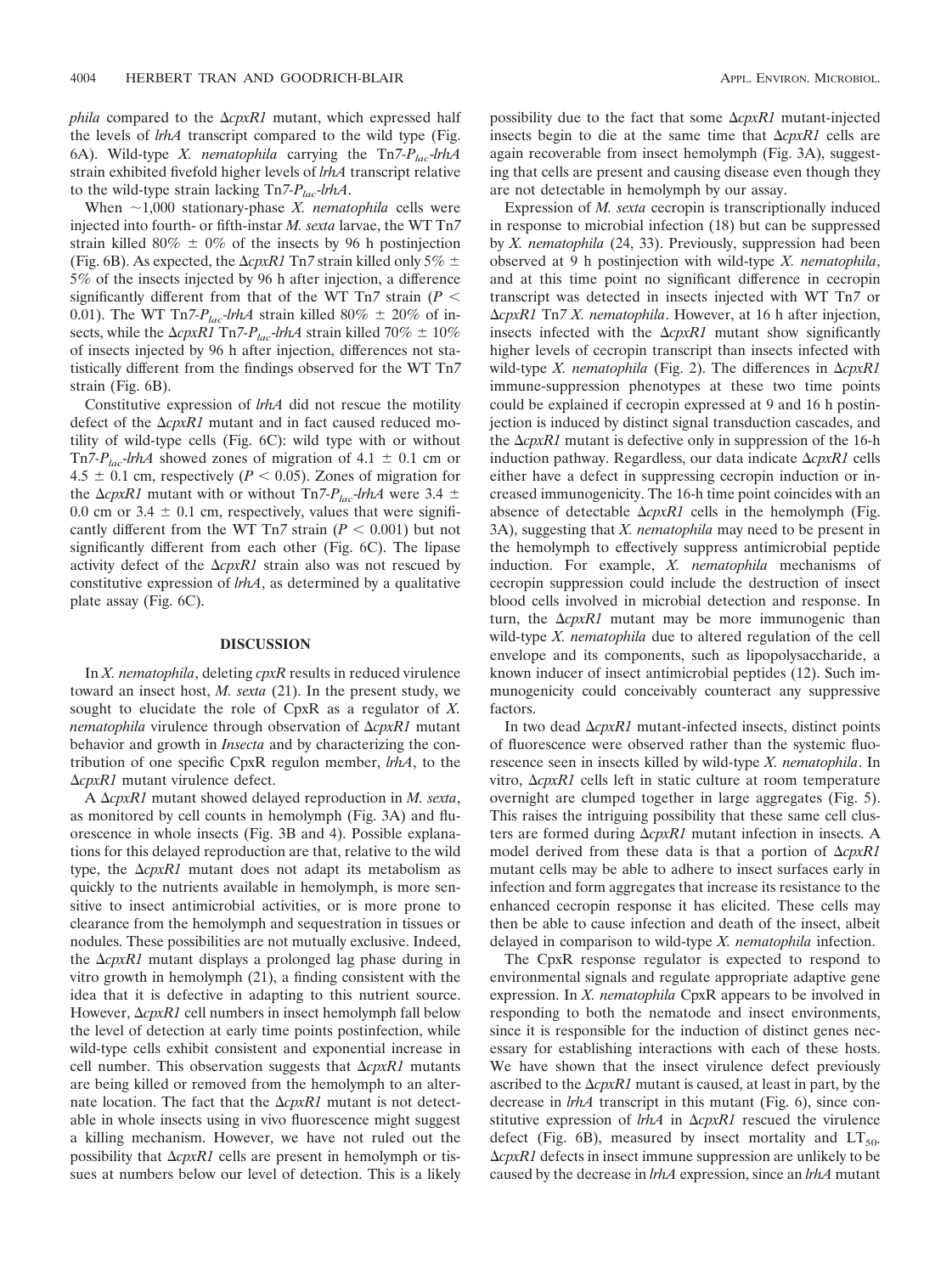does not show a defect in humoral immune suppression (G. R. Richards and H. Goodrich-Blair, unpublished data).

Unexpectedly, the motility and lipase production defects of the  $\Delta cpxRI$  mutant (21) were not rescued by constitutive expression of *lrhA* (Fig. 6C). This may indicate that CpxR regulates motility and lipase activity independently of LrhA, although previous studies showed that transcript levels of the flagellar genes *fliC*, *flhD*, *flgE*, and *fliA*, as well as *xlpA*, encoding the XlpA lipase, were not significantly different in wild-type and  $\Delta cpxRI$  cells (21). The XlpA lipase is secreted through the flagellar export apparatus, so defects in the construction of this apparatus are expected to perturb both motility and lipase activity. Therefore, the  $\Delta cpxR1$  mutant defect in motility and lipase activity may be due to a general disturbance in membrane structure and function rather than to direct regulation of genes involved specifically in motility or lipase production. Alternatively, regulation of motility and lipase activity may be particularly sensitive to levels of LrhA, and inappropriate regulation of *lrhA* transcription may have negative effects on these processes. Consistent with this idea, wild-type cells constitutively expressing *lrhA* exhibited a slight but significant motility defect. Regardless, the fact that constitutive expression of *lrhA* rescues the virulence defect of the  $\Delta cpxR1$  mutant is consistent with the previously posed hypothesis that LrhA regulates virulence factors that are not members of the flagellar pathway (35) since lipase and motility mutants do not have as severe a virulence defect as the *lrhA* mutant (35).

The data presented here indicate that in *X. nematophila*, the Cpx system is necessary for adaptation to the insect environment by regulating efficient growth, appropriate localization, and suppression of an insect antimicrobial peptide within the insect host. Similarly, the broad-host-range, opportunistic pathogen *P. aeruginosa* requires a two-component regulator GacA for virulence (41) and immune suppression (including of antimicrobial protein induction) in an invertebrate host, *Caenorhabditis elegans* (15). Furthermore, in both *P. aeruginosa* and *X. nematophila*, virulence and immune suppression are not completely overlapping since virulence genes (e.g., DsbA in *P. aeruginosa* and LrhA in *X. nematophila*) in the regulons of GacA and CpxR, respectively, are not necessary for immune suppression (15; the present study). Invertebrate models have already proved useful for the elucidation of virulence factor function and host targets (20, 22, 27). Similarly, continued investigations of model interactions between pathogens and invertebrates, such as the one described here, will contribute to the identification of effectors that modulate host immunity and will help reveal common themes in the coordinated regulation of virulence and immune suppressive factors.

## **ACKNOWLEDGMENTS**

This research was supported by an Investigators in Pathogenesis of Infectious Disease Award from the Burroughs Wellcome Foundation and by National Institutes of Health (NIH) grant GM59776. E.E.H.T. was supported by an NIH National Research Service Award (T32 AI007414).

We thank Ned Ruby and his lab for the gift of plasmid pVSV209 and J. Holt for helpful discussions concerning IVIS analysis.

#### **REFERENCES**

1. **Akhurst, R. J., and N. Boemare.** 1990. Biology and taxonomy of *Xenorhabdus*, p. 75–87. *In* R. Gaugler and H. K. Kaya (ed.), Entomopathogenic nematodes in biological control. CRC Press, Inc., Boca Raton, FL.

- 2. **Brillard, J., C. Ribeiro, N. Boemare, M. Brehelin, and A. Givaudan.** 2001. Two distinct hemolytic activities in *Xenorhabdus nematophila* are active against immunocompetent insect cells. Appl. Environ. Microbiol. **67:**2515– 2525.
- 3. **Brown, S. E., A. T. Cao, P. Dobson, E. R. Hines, R. J. Akhurst, and P. D. East.** 2006. Txp40, a ubiquitous insecticidal toxin protein from *Xenorhabdus* and *Photorhabdus* bacteria. Appl. Environ. Microbiol. **72:**1653–1662.
- 4. **Brown, S. E., A. T. Cao, E. R. Hines, R. J. Akhurst, and P. D. East.** 2004. A novel secreted protein toxin from the insect pathogenic bacterium *Xenorhabdus nematophila*. J. Biol. Chem. **279:**14595–14601.
- 5. **Cho, S., and Y. Kim.** 2004. Hemocyte apoptosis induced by entomopathogenic bacteria, *Xenorhabdus* and *Photorhabdus* in *Bombyx mori*. J. Asia-Pacific Entomol. **7:**195–200.
- 6. **Contag, P. R.** 1995. Bioluminescence imaging to evaluate infections and host response in vivo, vol. 415. Humana Press, Inc., Totowa, NJ.
- 7. **Cowles, C. E., and H. Goodrich-Blair.** 2004. Characterization of a lipoprotein, NilC, required by *Xenorhabdus nematophila* for mutualism with its nematode host. Mol. Microbiol. **54:**464–477.
- 8. **Cowles, C. E., and H. Goodrich-Blair.** 2008. The *Xenorhabdus nematophila nilABC* genes confer the ability of *Xenorhabdus* spp. to colonize *Steinernema carpocapsae* nematodes. J. Bacteriol. **190:**4121–4128.
- 9. **Cowles, K. N., C. E. Cowles, G. R. Richards, E. C. Martens, and H. Goodrich-Blair.** 2007. The global regulator Lrp contributes to mutualism, pathogenesis and phenotypic variation in the bacterium *Xenorhabdus nematophila*. Cell. Microbiol. **9:**1311–1323.
- 10. **Cowles, K. N., and H. Goodrich-Blair.** 2005. Expression and activity of a *Xenorhabdus nematophila* haemolysin required for full virulence toward *Manduca sexta* insects. Cell Microbiol. **7:**209–219.
- 11. **da Silva, C. C., G. B. Dunphy, and M. E. Rau.** 2000. Interaction of *Xenorhabdus nematophilus* (*Enterobacteriaceae*) with the antimicrobial defenses of the house cricket, *Acheta domesticus*. J. Invertebr. Pathol. **76:**285–292.
- 12. **Dickinson, L., V. Russell, and P. E. Dunn.** 1988. A family of bacteriaregulated, cecropin D-like peptides from *Manduca sexta*. J. Biol. Chem. **263:**19424–19429.
- 13. **Dunn, A. K., D. S. Millikan, D. M. Adin, J. L. Bose, and E. V. Stabb.** 2006. New rfp- and pES213-derived tools for analyzing symbiotic *Vibrio fischeri* reveal patterns of infection and *lux* expression in situ. Appl. Environ. Microbiol. **72:**802–810.
- 14. **Dunphy, G. B., and J. M. Webster.** 1991. Antihemocytic surface components of *Xenorhabdus nematophilus* var. dutki and their modification by serum of nonimmune larvae of *Galleria mellonella* J. Invertebr. Pathol. **58:**40–51.
- 15. **Evans, E. A., T. Kawli, and M. W. Tan.** 2008. *Pseudomonas aeruginosa* suppresses host immunity by activating the DAF-2 insulin-like signaling pathway in *Caenorhabditis elegans*. PLoS Pathog. **4:**e1000175.
- 16. **Forst, S., B. Dowds, N. Boemare, and E. Stackebrandt.** 1997. *Xenorhabdus* and *Photorhabdus* spp.: bugs that kill bugs. Annu. Rev. Microbiol. **51:**47–72.
- 17. **Giannoulis, P., C. L. Brooks, G. B. Dunphy, C. A. Mandato, D. F. Niven, and R. J. Zakarian.** 2007. Interaction of the bacteria *Xenorhabdus nematophila* (Enterobacteriaceae) and *Bacillus subtilis* (Bacillaceae) with the hemocytes of larval *Malacosoma disstria* (Insecta: Lepidoptera: Lasiocampidae). J. Invertebr. Pathol. **94:**20–30.
- 18. **Gillespie, J. P., M. R. Kanost, and T. Trenczek.** 1997. Biological mediators of insect immunity. Annu. Rev. Entomol. **42:**611–643.
- 19. **Givaudan, A., and A. Lanois.** 2000. *flhDC*, the flagellar master operon of *Xenorhabdus nematophilus*: requirement for motility, lipolysis, extracellular hemolysis, and full virulence in insects. J. Bacteriol. **182:**107–115.
- 20. **Gravato-Nobre, M. J., and J. Hodgkin.** 2005. *Caenorhabditis elegans* as a model for innate immunity to pathogens. Cell. Microbiol. **7:**741–751.
- 21. **Herbert, E. E., K. N. Cowles, and H. Goodrich-Blair.** 2007. CpxRA regulates mutualism and pathogenesis in *Xenorhabdus nematophila*. Appl. Environ. Microbiol. **73:**7826–7836.
- 22. **Herbert, E. E., and H. Goodrich-Blair.** 2007. Friend and foe: the two faces of *Xenorhabdus nematophila*. Nat. Rev. Microbiol. **5:**634–646.
- 22a.**Herbert Tran, E. E., A. W. Andersen, and H. Goodrich-Blair.** 2009. CpxRA influences *Xenorhabdus nematophila* colonization initiation and outgrowth in *Steinernema carpocapsae* nematodes through regulation of the *nil* locus. Appl. Environ. Microbiol. **75:**4007–4014.
- 23. **Heungens, K., C. E. Cowles, and H. Goodrich-Blair.** 2002. Identification of *Xenorhabdus nematophila* genes required for mutualistic colonization of *Steinernema carpocapsae* nematodes. Mol. Microbiol. **45:**1337–1353.
- 24. **Ji, D., and Y. Kim.** 2004. An entomopathogenic bacterium, *Xenorhabdus nematophila*, inhibits the expression of an antibacterial peptide, cecropin, of the beet armyworm, *Spodoptera exigua*. J. Insect Physiol. **50:**489–496.
- 25. **Joo Lee, P., J. Y. Ahn, Y. H. Kim, S. Wook Kim, J. Y. Kim, J. S. Park, and J. Lee.** 2004. Cloning and heterologous expression of a novel insecticidal gene (*tccC1*) from *Xenorhabdus nematophilus* strain. Biochem. Biophys. Res. Commun. **319:**1110–1116.
- 26. **Kanost, M. R., H. Jiang, and X. Q. Yu.** 2004. Innate immune responses of a lepidopteran insect, *Manduca sexta*. Immunol. Rev. **198:**97–105.
- 27. **Kim, T., and Y. J. Kim.** 2005. Overview of innate immunity in *Drosophila*. J. Biochem. Mol. Biol. **38:**121–127.